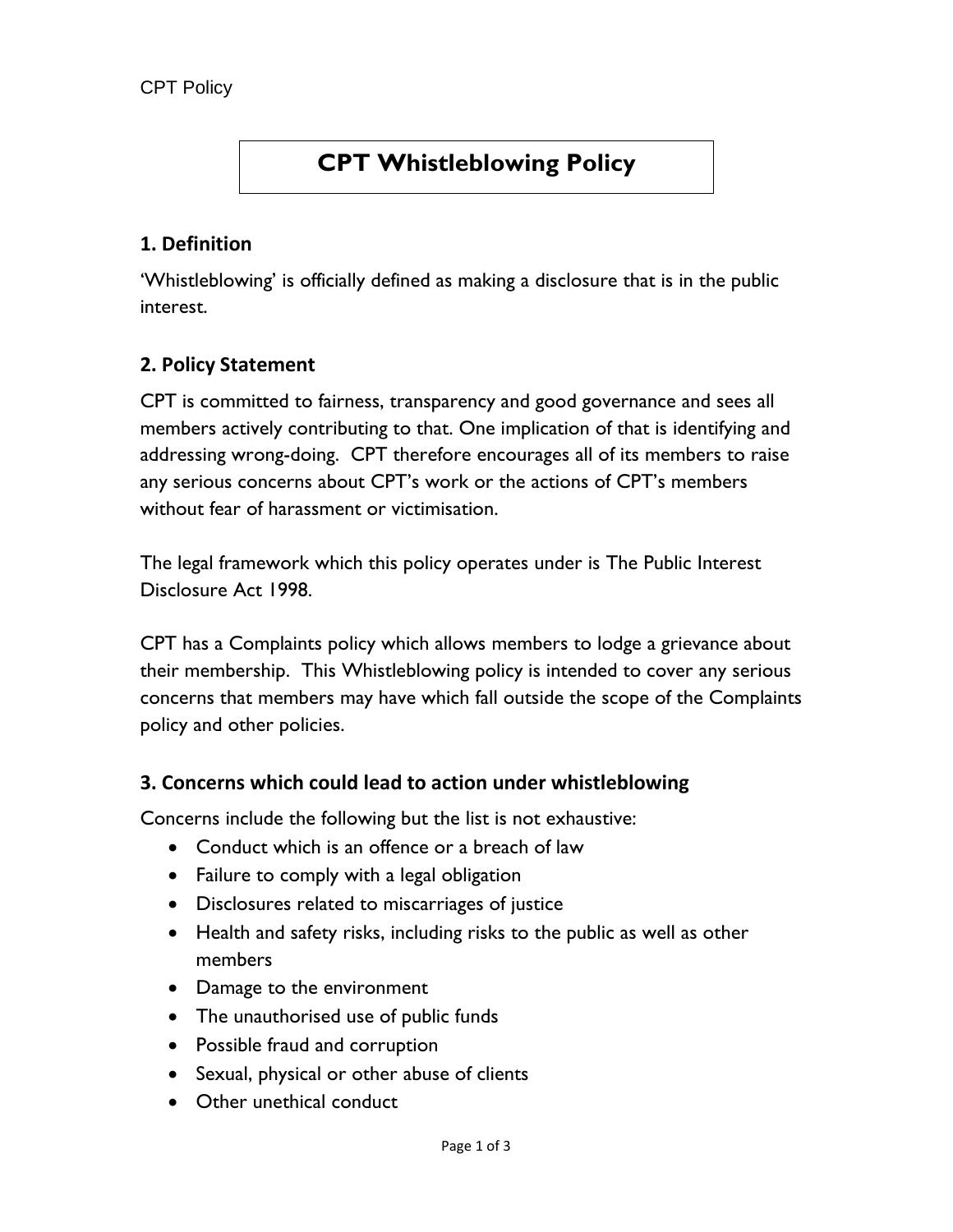### CPT Policy

- Actions which are unprofessional, inappropriate or conflict with a general understanding of what is rights and wrong
- A miscarriage of justice
- Failure to meet a legal obligation

or deliberate concealment of any of the above.

CPT will treat all concerns in confidence and will make every effort to protect an individual's identity and well-being when raising a concern. However the investigation process may well reveal the identity of the source or the whistleblower may need to be called as a witness to the investigation. Allegations expressed anonymously are often less powerful but they will be considered at the discretion of CPT.

Factors to be taken into account will include:-

- The seriousness of the issue raised
- The credibility of the concern
- The likelihood of confirming the allegation from attributable sources.

It should be noted that members must:

- disclose the information in good faith
- believe it to be substantially true
- **not** act maliciously or make false allegations
- **not** seek any personal gain.

## **4. Victimisation**

CPT will not tolerate any harassment or victimisation (including informal pressures) and will take appropriate action to protect whistleblowers when a concern is raised in good faith.